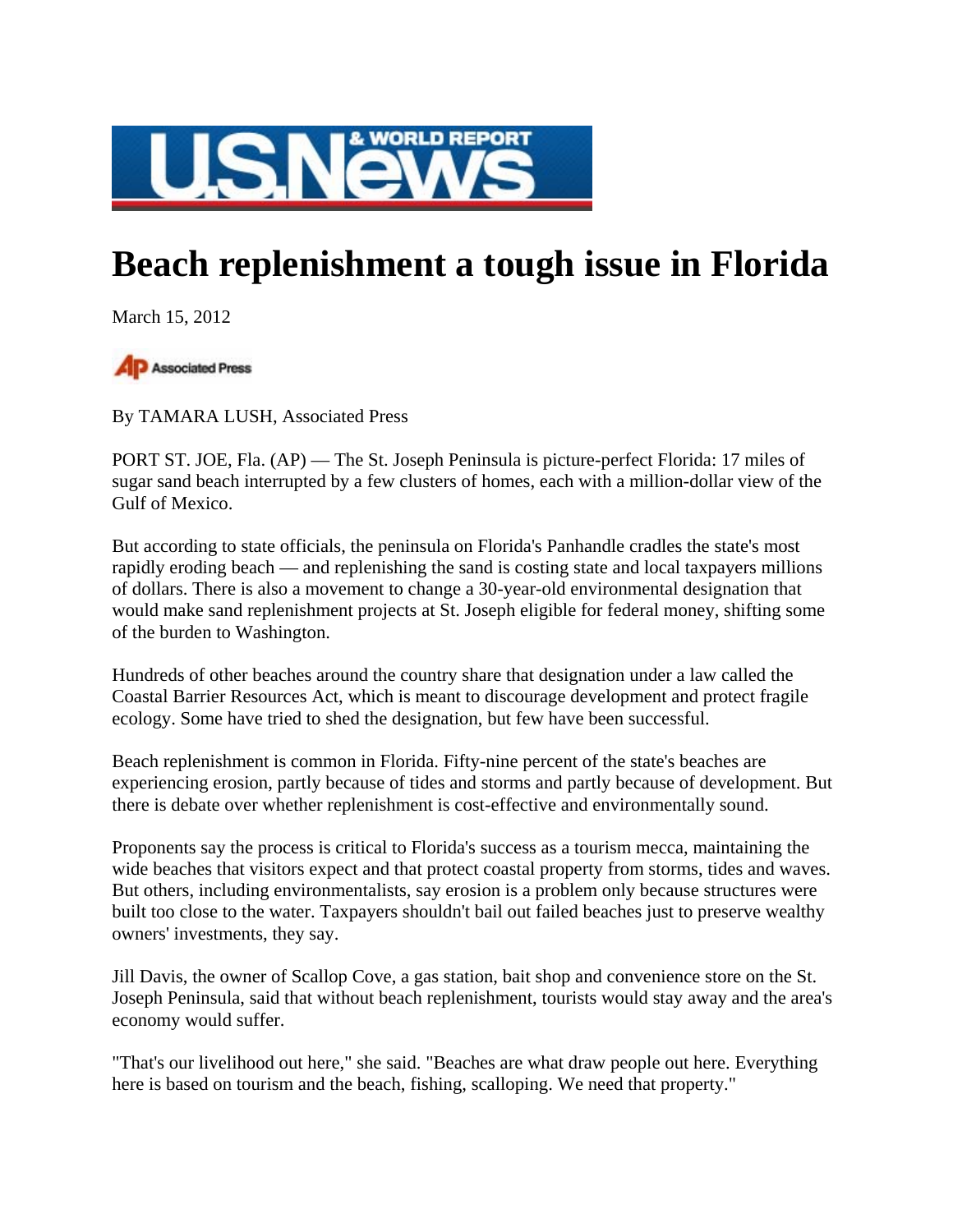During a typical beach replenishment project, dredgers collect underwater sand offshore and pipe it onto the beach. Bulldozers move the sand around until the beach looks natural. A few years later when beach is again eroded, the process is repeated. Local, state and federal entities now manage over 200 miles of restored Florida beaches, spending about \$100 million annually on replenishment projects in the state.

But environmentalists say the process is an artificial solution to a manmade problem.

"These beaches have been here for thousands of years and nobody renourished them. They just naturally kept themselves wide and beautiful," said Christian Wagley, an environmentalist who lives on the Florida Panhandle. "The problem comes when we come and draw that line in the sand and put that building there that won't move, next to a beach that has to move in order to survive and be healthy."

While battles over beach replenishment are common around Florida, the situation on St. Joseph Peninsula is unusual because it gets hit frequently by storms and because of the currents around its location at the crook of Florida's elbow. About 40 feet of shoreline erodes every year, according to the state Department of Environmental Protection. The 127-year-old Cape San Blas lighthouse, which is on land owned by Eglin Air Force Base, has been moved twice because the land beneath it was eroding.

The pristine St. Joseph's Peninsula is not a popular, Spring Break-style beach. There are only a few dozen homes — many of them rentals — and even at its summer tourist peak, it's never as crowded as other beaches around the state.

The first replenishment there was approved in 2007 and finished in 2009 — and there hasn't been any maintenance since. Gulf County residents voted in 2008 to raise their own taxes to help pay for the \$22 million project, collecting about \$10 million. State officials say a quarter of the sand has been lost since renourishment, particularly at the peninsula's southern end.

The county is trying to persuade Congress and the Obama administration to give \$15 million for the replenishment, but that's blocked the Coastal Barrier Resources Act.

It was enacted by Congress in 1982 to protect places that serve as buffers against wind and storms. The 585 CBRA areas nationwide are ineligible for federal funding that promotes development because they are considered fragile, high-risk, and ecologically sensitive. The designation can limit federal money for rebuilding roads or other restoration [work.](http://www.usnews.com/news/us/articles/2012/03/15/beach-replenishment-a-tough-issue-in-florida?page=2)

Houses and businesses can be developed in these areas if property owners are willing to pay to rebuild if a storm hits. Many of the areas are pristine with little development.

Gulf County wants the designation removed from St. Joseph Peninsula, arguing that if the beach isn't maintained, then people won't buy waterfront property — which accounts for about 25 percent of the county's tax revenue. The entire county only has about 14,000 residents.